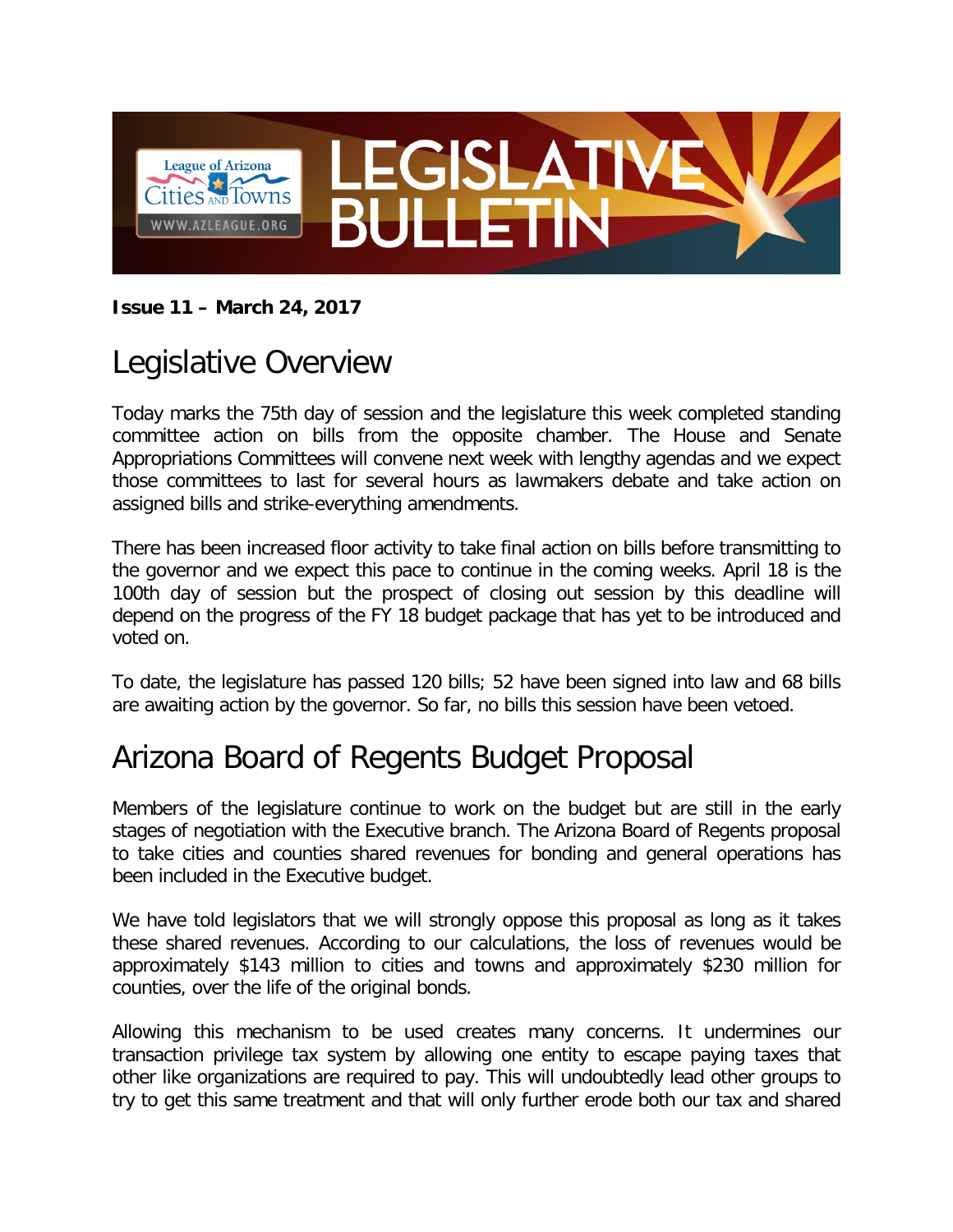revenue systems. It also undercuts the appropriations process by allowing the universities to receive their funding without regard to other pressing state needs. Finally, this is yet another attempt to shift the burden of state government onto the backs of local governments.

We have heard that there are lobbying attempts aimed at both our rural members and rural legislators asking them to agree to this proposal in exchange for the restoration of more HURF funds. We hope you will resist these efforts and encourage your legislators to do so as well. The restoration of HURF should not come at the expense of our shared revenues.

We will be sending out more detailed talking points on this proposal next week. Please continue to contact your legislators to express your concerns about this issue.

### EcoATMs

This week the Senate Health and Human Services committee unanimously approved a strike-everything amendment to HB 2030 S/E: automated kiosks, sponsored by Sen. Nancy Barto, R-Phoenix, LD 15, regarding licensing and requirements for EcoATMs. These automated kiosks are being deployed in grocery stores and retail establishments nationwide and allow consumers to exchange used cellphones and tablet computers for cash using patented software that tracks and reports the transaction to local law enforcement.

The bill requires the kiosks to verify a seller's identity with the assistance of a live representative and each transaction must be completed with the seller presenting government-issued identification, a thumbprint and an electronic signature. The kiosk operator must report all transactions to local law enforcement including the description of the seller and the manufacturer, model and serial numbers of the device sold. The kiosk operator must also retain the item for a 20-day period.

The League registered in opposition to the bill as it preempts cities and towns from treating transactions at these kiosks in the same manner as similar transactions conducted at pawnshops and secondhand dealers. In addition, the bill does not provide the resources needed by police departments to track down and return stolen property sold at the kiosks to the rightful owner. Law enforcement testified in committee sharing these concerns and raised questions regarding the potential for increased theft and sale of stolen mobile devices at these kiosks as they provide the opportunity for criminals to obtain quick cash.

Cities and towns across the nation have reported seeing an increase in cell phone thefts associated with these machines and some have banned them from their communities. Currently, the bill will not allow for locally elected officials to make decisions based on